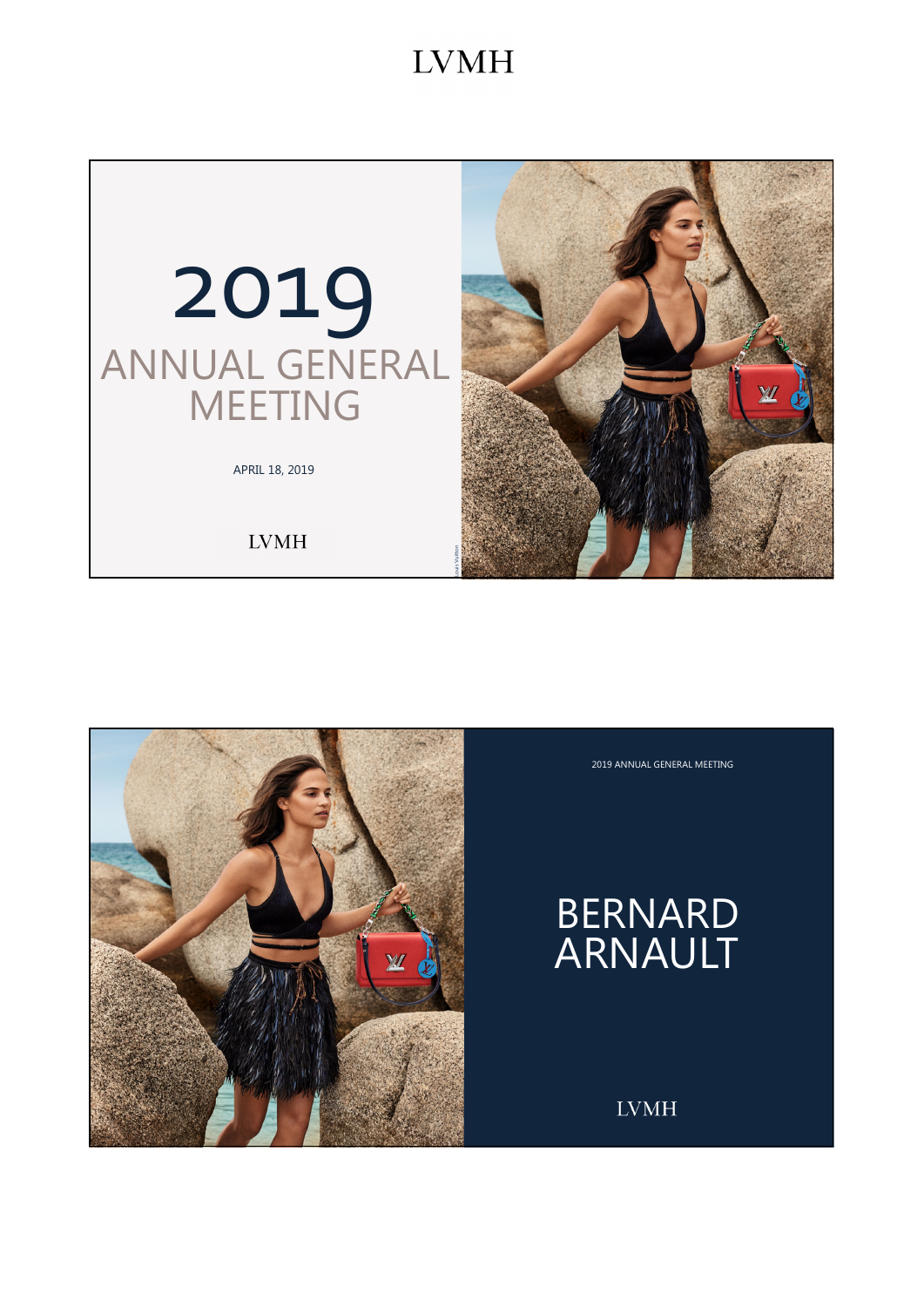2019 ANNUAL GENERAL MEETING 3 EXCELLENT PERFORMANCE **FOR LVMH IN 2018** |Buoyant market despite troubled monetary and geopolitical context |Good progress in Asia, Europe and the US |Another record year with double-digit increases in revenue and profit from recurring operations • Revenue: €**46.8** bn, +10% (+11% organic) • Profit from recurring operations: €**10** bn, +21% |Healthy financial position • Free cash flow: €**5.5** bn, +16% • Adjusted net debt to equity ratio of 16% **LVMH** 

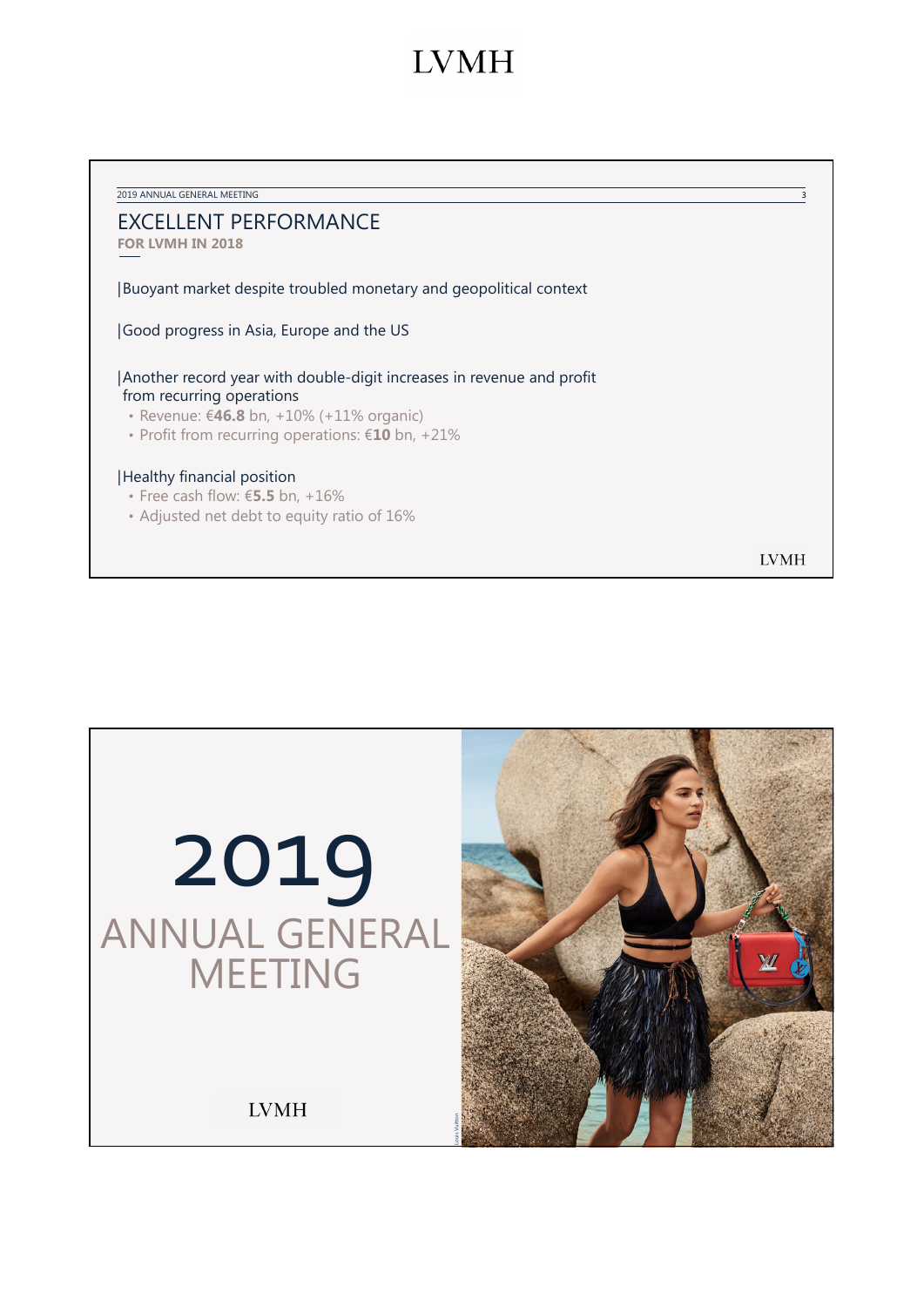

#### 2019 ANNUAL GENERAL MEETING

# JEAN-JACQUES GUIONY

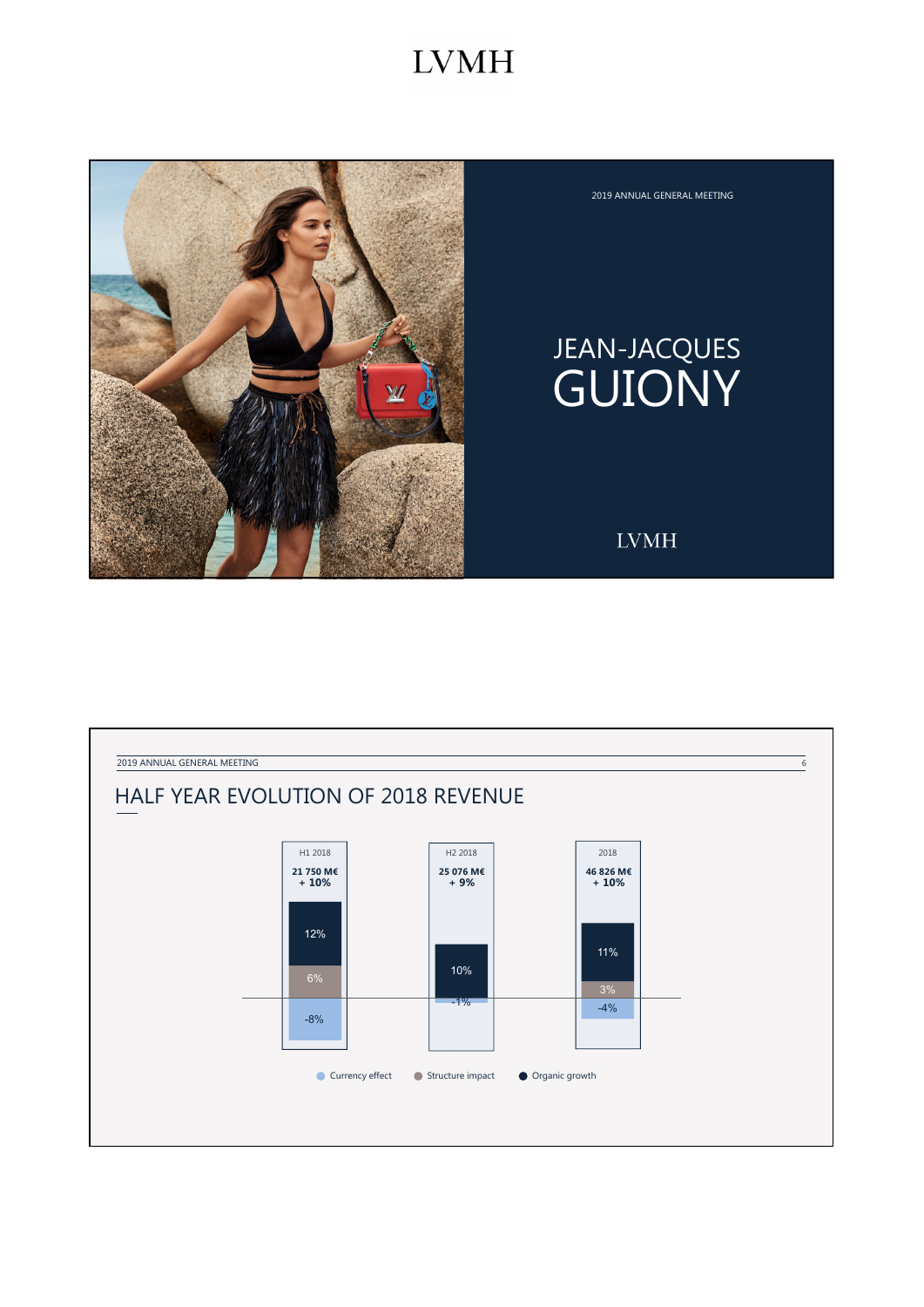

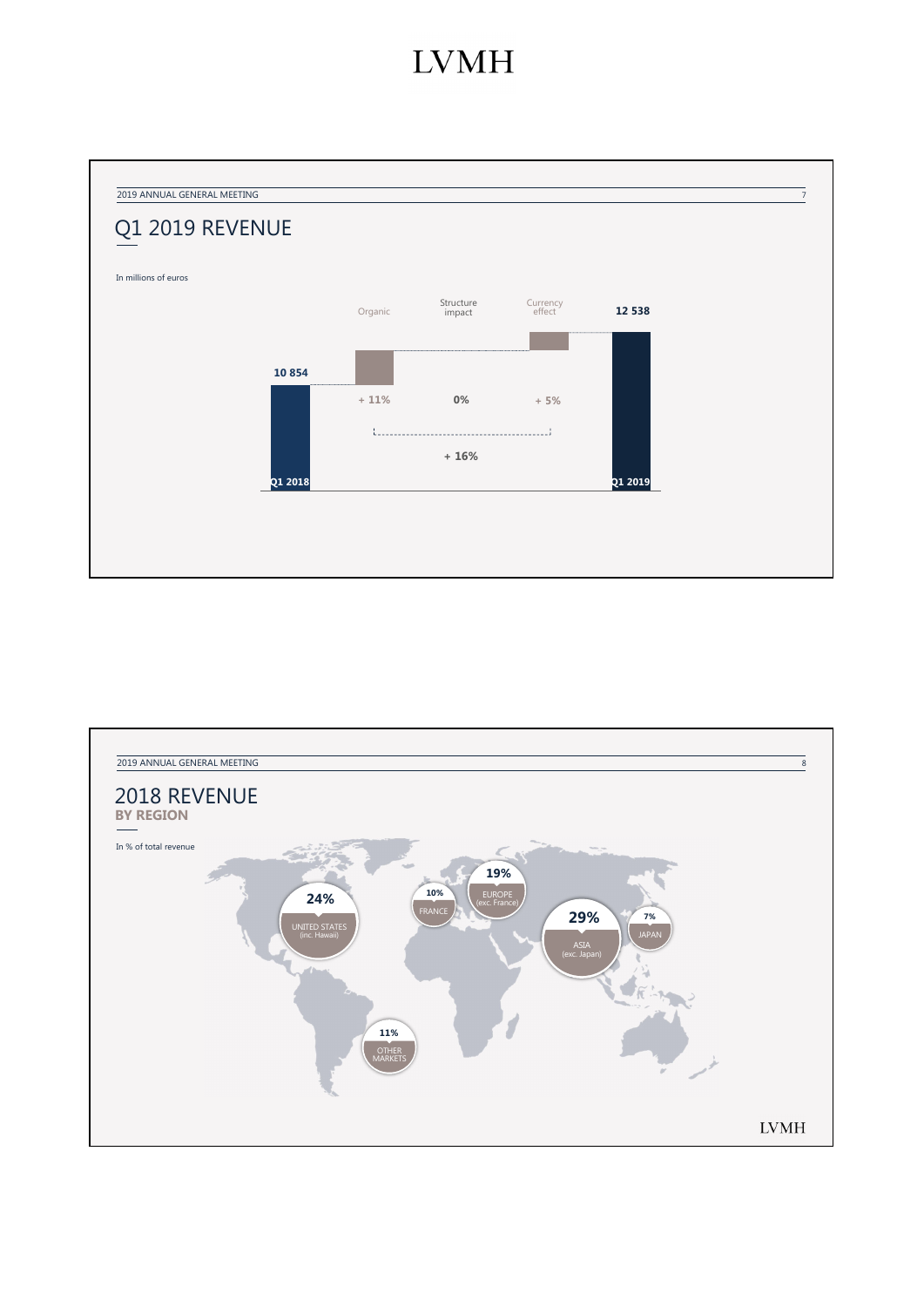| <b>REVENUE CHANGE</b><br><b>BY REGION</b><br>Organic growth<br>versus same period of 2017<br>9 months 2018<br>Q4 2018<br>2018<br>UNITED STATES*<br>$+ 10%$<br>$+ 5\%$<br>$+ 8\%$<br><b>JAPAN</b><br>$+ 14%$<br>$+15%$<br>$+ 15%$<br>ASIA (EXCLUDING JAPAN)<br>$+ 16%$<br>$+15%$<br>$+ 15%$<br><b>EUROPE</b><br>$+ 8%$<br>$+ 7\%$<br>7%<br>$+$<br>* Exc Hawaii. | 2019 ANNUAL GENERAL MEETING |  |  |
|----------------------------------------------------------------------------------------------------------------------------------------------------------------------------------------------------------------------------------------------------------------------------------------------------------------------------------------------------------------|-----------------------------|--|--|
|                                                                                                                                                                                                                                                                                                                                                                |                             |  |  |
|                                                                                                                                                                                                                                                                                                                                                                |                             |  |  |
|                                                                                                                                                                                                                                                                                                                                                                |                             |  |  |
|                                                                                                                                                                                                                                                                                                                                                                |                             |  |  |
|                                                                                                                                                                                                                                                                                                                                                                |                             |  |  |
|                                                                                                                                                                                                                                                                                                                                                                |                             |  |  |
|                                                                                                                                                                                                                                                                                                                                                                |                             |  |  |
|                                                                                                                                                                                                                                                                                                                                                                |                             |  |  |
|                                                                                                                                                                                                                                                                                                                                                                |                             |  |  |
|                                                                                                                                                                                                                                                                                                                                                                |                             |  |  |
|                                                                                                                                                                                                                                                                                                                                                                |                             |  |  |
|                                                                                                                                                                                                                                                                                                                                                                |                             |  |  |
|                                                                                                                                                                                                                                                                                                                                                                |                             |  |  |

| <b>REVENUE</b><br><b>BY BUSINESS GROUP</b>                          |                            |                            |                          |                         |
|---------------------------------------------------------------------|----------------------------|----------------------------|--------------------------|-------------------------|
|                                                                     |                            |                            |                          |                         |
| In millions of euros                                                | 2017                       | 2018                       | Reported<br>growth       | Organic<br>growth*      |
| <b>WINES &amp; SPIRITS</b><br>Champagne & Wines<br>Cognac & Spirits | 5 0 8 4<br>2 4 0 6<br>2679 | 5 1 4 3<br>2 3 6 9<br>2774 | $+1\%$<br>$-2%$<br>$+4%$ | $+5%$<br>$+3%$<br>$+7%$ |
| <b>FASHION &amp; LEATHER GOODS</b>                                  | 15 472                     | 18 4 5 5                   | $+19%$                   | $+15%$                  |
| PERFUMES & COSMETICS                                                | 5 5 6 0                    | 6 0 9 2                    | $+10%$                   | $+14%$                  |
| <b>WATCHES &amp; JEWELRY</b>                                        | 3 8 0 5                    | 4 1 2 3                    | $+8%$                    | $+12%$                  |
| SELECTIVE RETAILING                                                 | 13 311                     | 13 646                     | $+3%$                    | $+6%$                   |
| OTHERS AND ELIMINATIONS                                             | (596)                      | (633)                      |                          | ٠                       |
| <b>TOTAL LVMH</b>                                                   | 42 636                     | 46 8 26                    | $+10%$                   | $+11%$                  |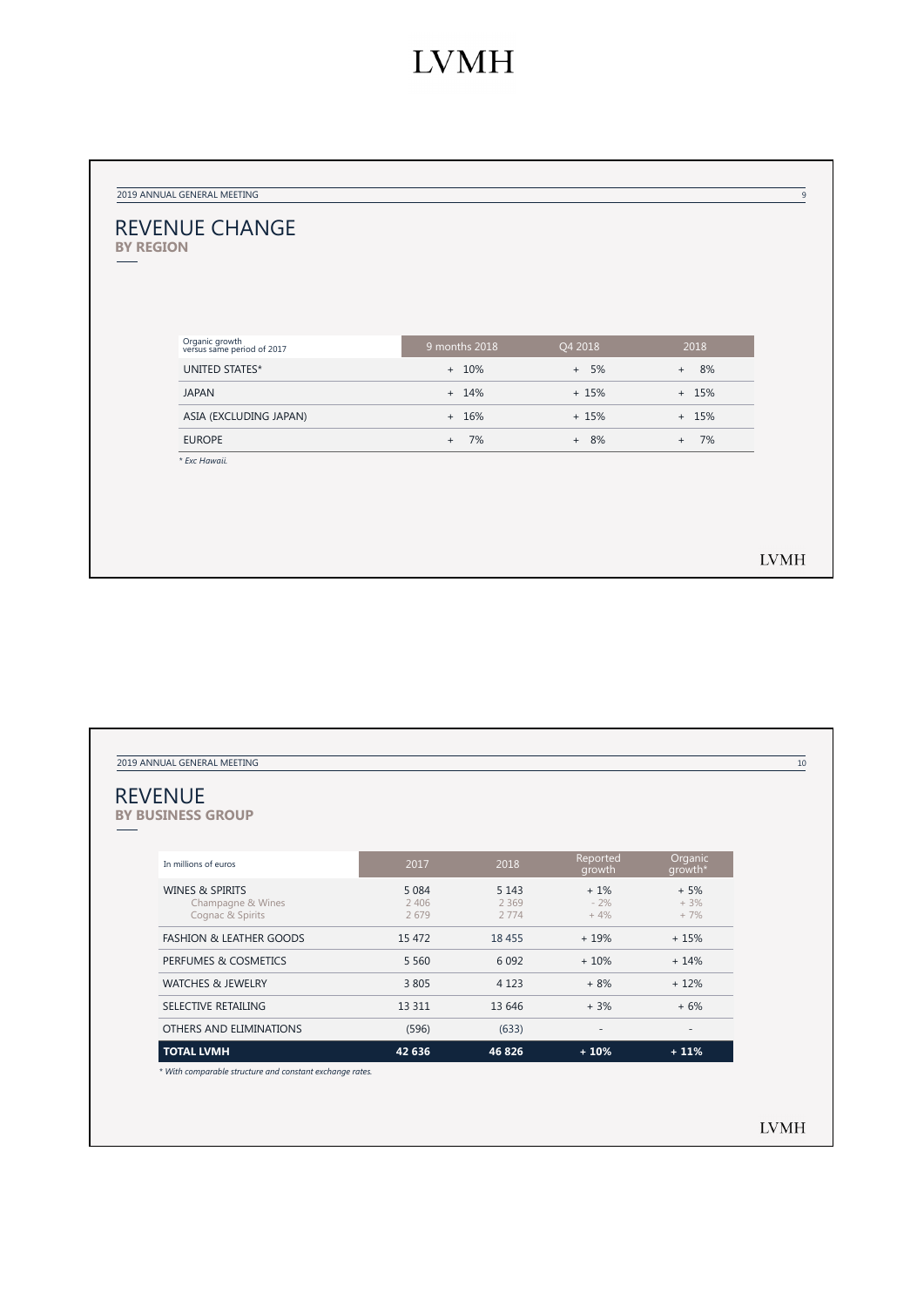| <b>INCOME STATEMENT</b>              |         |          |          |
|--------------------------------------|---------|----------|----------|
| <b>SUMMARIZED</b>                    |         |          |          |
|                                      |         |          |          |
| In millions of euros                 | $2017*$ | 2018     | % Change |
| <b>REVENUE</b>                       | 42 63 6 | 46 826   | $+10%$   |
| <b>GROSS MARGIN</b>                  | 27 853  | 31 201   | $+ 12%$  |
| Marketing and selling expenses       | (16395) | (17755)  | $+ 8\%$  |
| General and administrative expenses  | (3 162) | (3, 466) | $+10%$   |
| Equity investment income             | (3)     | 23       |          |
| PROFIT FROM RECURRING OPERATIONS     | 8 2 9 3 | 10 003   | $+21%$   |
| Other operating income and expenses  | (180)   | (126)    |          |
| Operating profit                     | 8 1 1 3 | 9877     | $+22%$   |
| Net financial income (expense)       | (59)    | (388)    |          |
| Income taxes                         | (2 214) | (2499)   |          |
| NET PROFIT BEFORE MINORITY INTERESTS | 5 840   | 6990     | $+20%$   |
| Minority interests                   | (475)   | (636)    |          |
| <b>GROUP SHARE OF NET PROFIT</b>     | 5 3 6 5 | 6 3 5 4  | $+18%$   |

| <b>PROFIT FROM RECURRING OPERATIONS</b><br><b>BY BUSINESS GROUP</b> |                       |                    |                                      |
|---------------------------------------------------------------------|-----------------------|--------------------|--------------------------------------|
|                                                                     |                       |                    |                                      |
| In millions of euros                                                | 2017                  | 2018               | % Change                             |
| <b>WINES &amp; SPIRITS</b><br>Champagne & Wines<br>Cognac & Spirits | 1 5 5 8<br>674<br>884 | 1629<br>649<br>980 | 5%<br>$+$<br>4%<br>$\sim$<br>$+ 11%$ |
| <b>FASHION &amp; LEATHER GOODS</b>                                  | 4 9 0 5               | 5943               | $+ 21%$                              |
| PERFUMES & COSMETICS                                                | 600                   | 676                | $+ 13%$                              |
| <b>WATCHES &amp; JEWELRY</b>                                        | 512                   | 703                | $+ 37%$                              |
| SELECTIVE RETAILING                                                 | 1 0 7 5               | 1 3 8 2            | $+ 29%$                              |
| OTHERS AND ELIMINATIONS                                             | (357)                 | (330)              | ns                                   |
| <b>TOTAL LVMH</b>                                                   | 8 2 9 3               | 10 003             | $+ 21%$                              |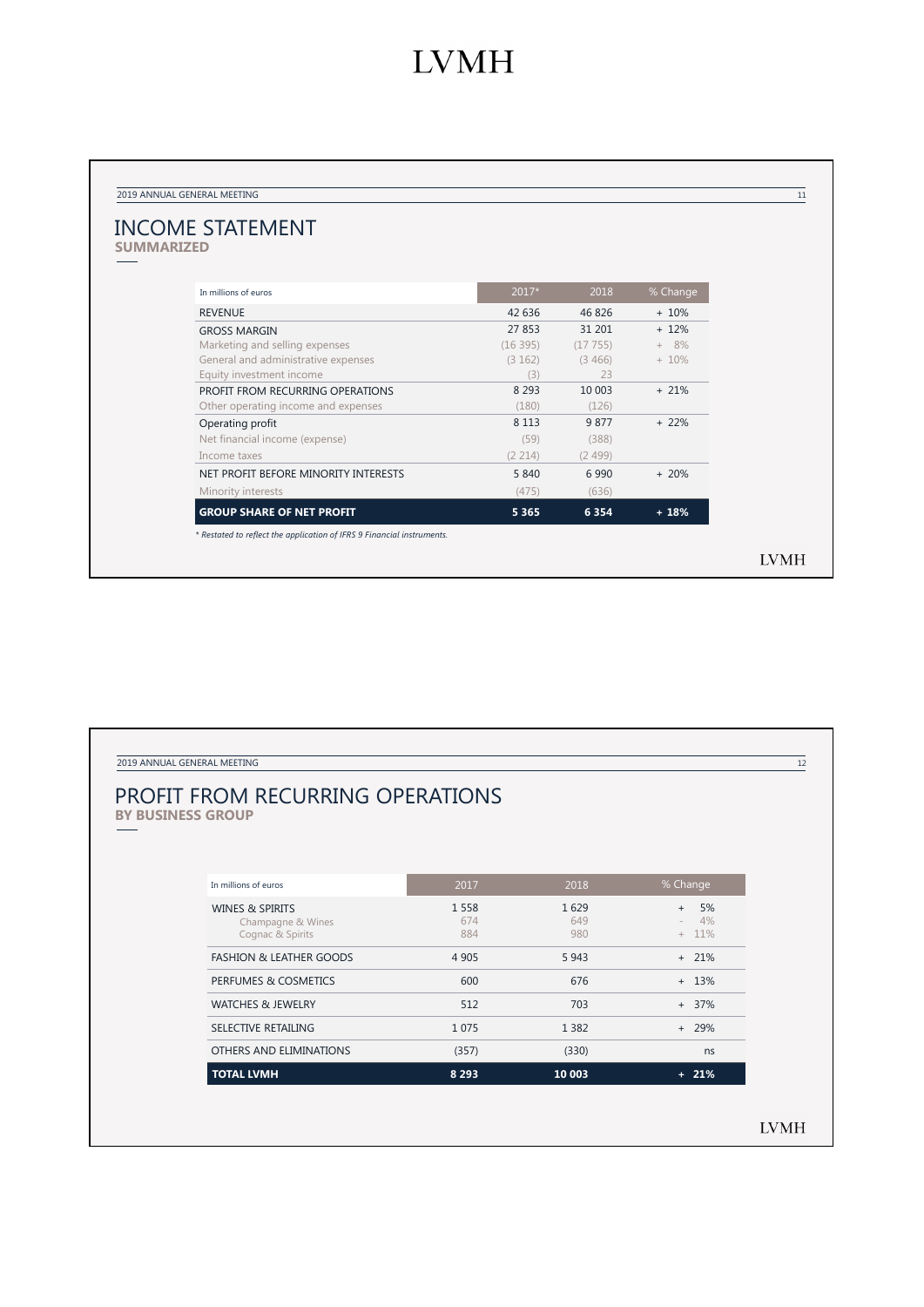

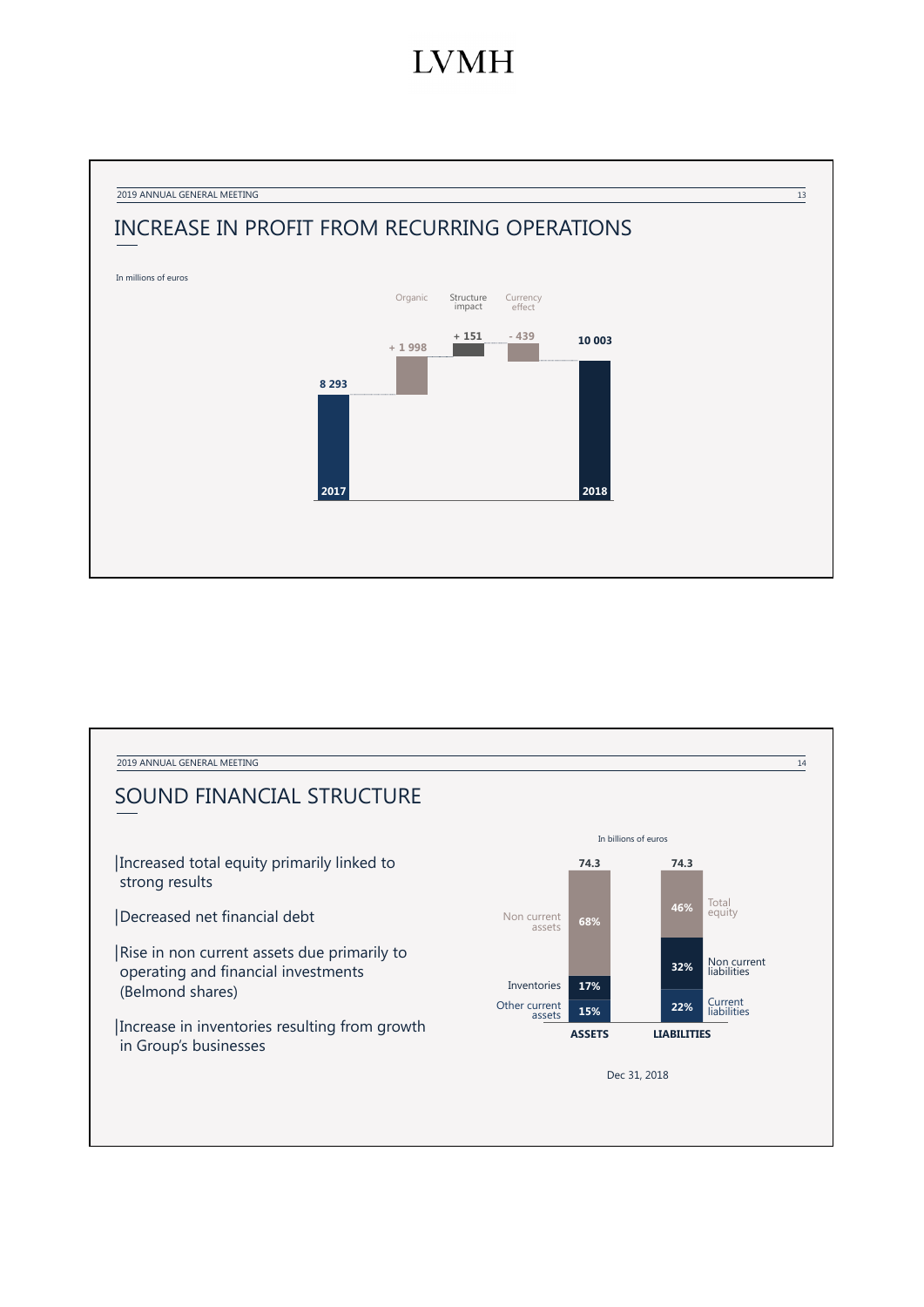

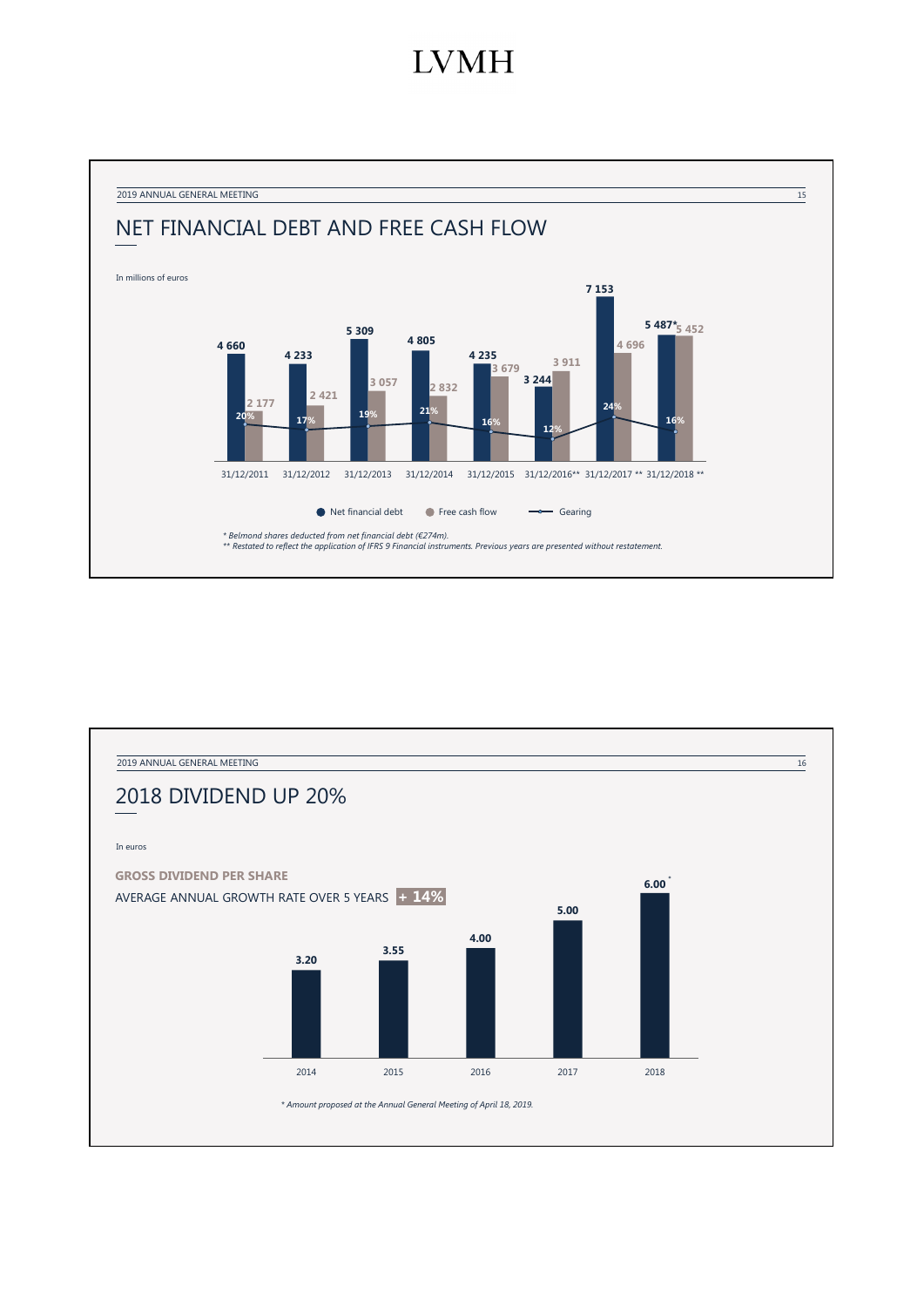

2019 ANNUAL GENERAL MEETING

BERNARD ARNAULT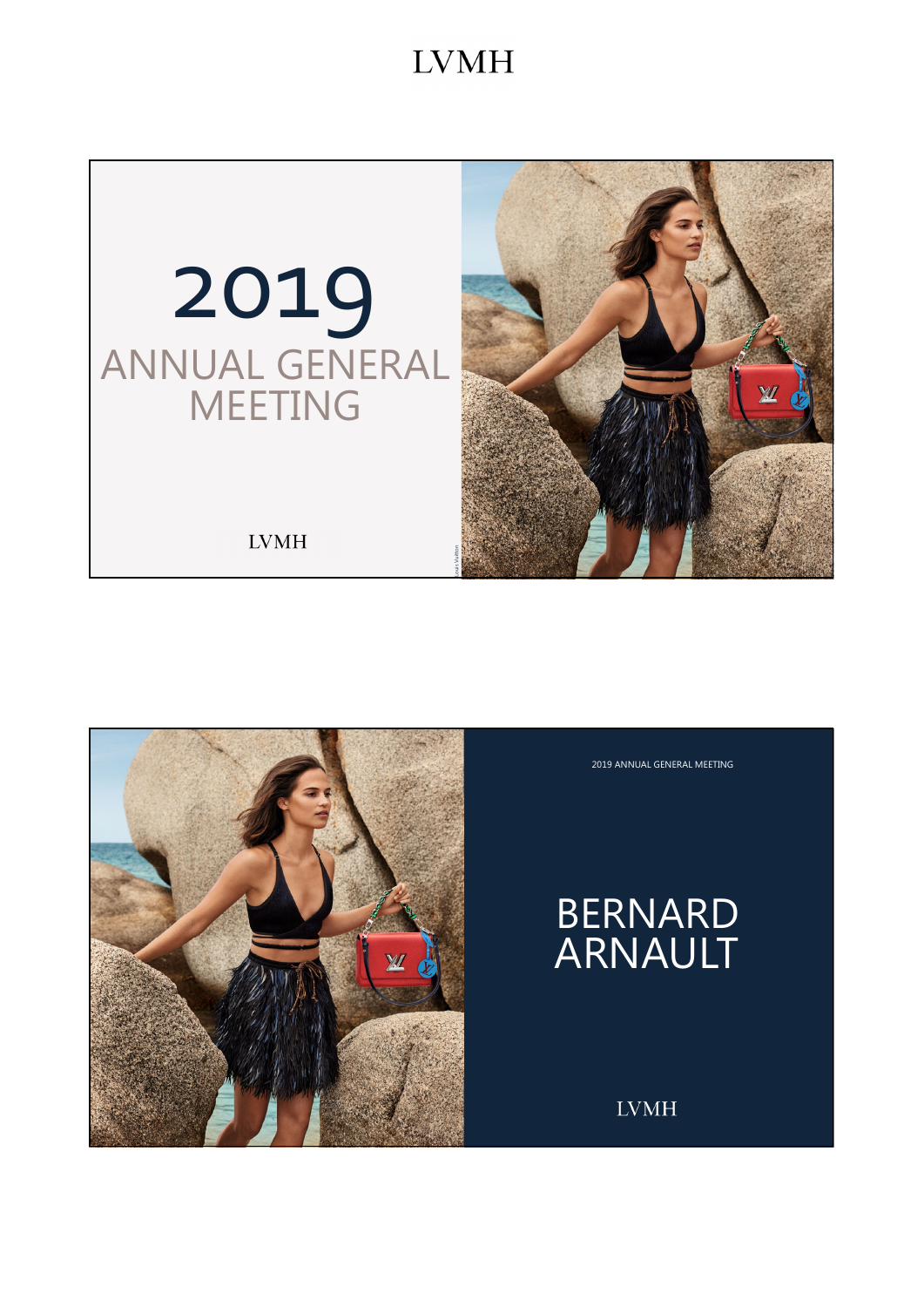

2019 ANNUAL GENERAL MEETING

# 2018 **HIGHLIGHTS**

**LVMH** 

2019 ANNUAL GENERAL MEETING 20

## 2018 KEY HIGHLIGHTS

|Excellent performance in Wines and Spirits and exceptional grape harvests

|Success of both iconic and new products at Louis Vuitton, whose profitability remains at an exceptional level

|Very good first year for Christian Dior Couture within LVMH

|Creative renewal at several Maisons

|Strong growth at the flagship brands of Perfumes and Cosmetics

|Excellent year for Bvlgari and good development of Hublot and TAG Heuer

|Growth at Sephora, which strengthened its positions in all its markets and in digital

|Agreement to acquire Belmond, present in the ultimate hospitality world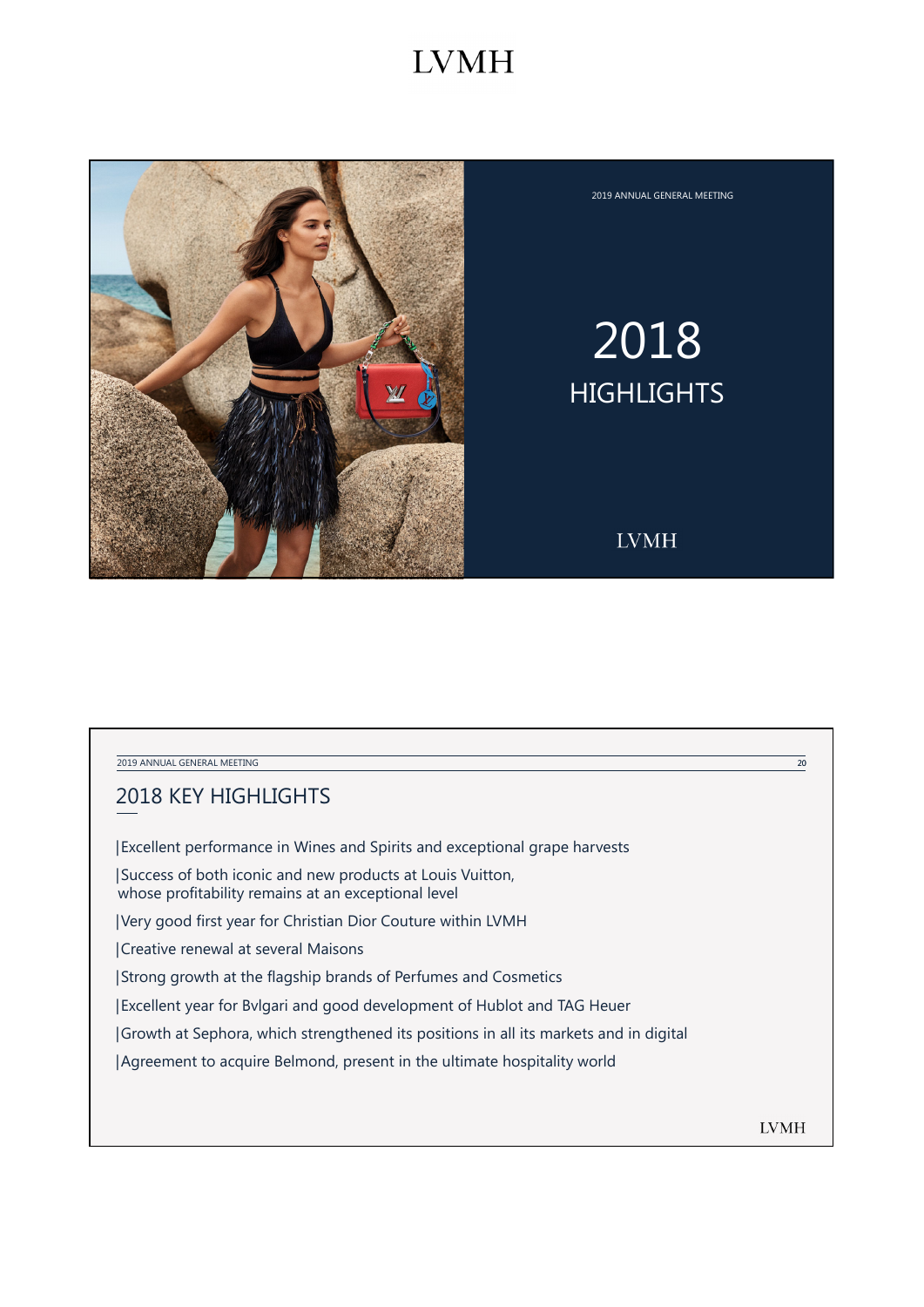

2019 ANNUAL GENERAL MEETING

## STRATEGY AND OULOOK

**LVMH** 

2019 ANNUAL GENERAL MEETING 22

## CAUTIOUSLY CONFIDENT FOR 2019

|Despite a supportive market at start of year, maintain vigilance in an uncertain geopolitical and monetary context

|Sustain creative momentum at our brands, with careful attention to quality of our products and services

|Enrich customer experience in our stores and online

#### |Entrepreneurial spirit

- Agility of our organization
- Commitment and involvement of our teams

**REINFORCE GLOBAL LEADERSHIP POSITION OF LVMH IN LUXURY GOODS**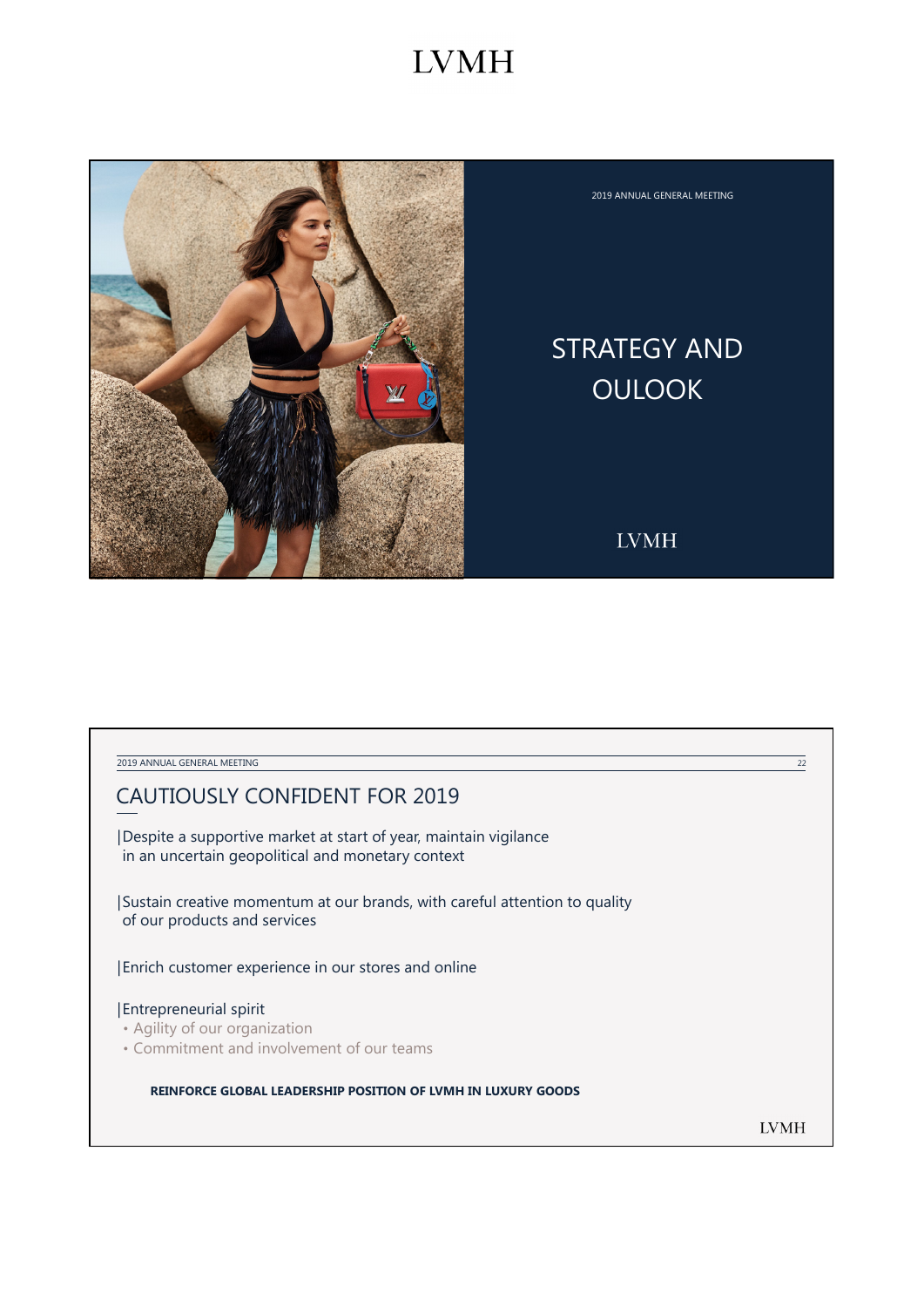| 2019 ANNUAL GENERAL MEETING                                                                                              | 23 |
|--------------------------------------------------------------------------------------------------------------------------|----|
| PERFORMANCE AND RESPONSIBILITY                                                                                           |    |
| Promote <b>professional development</b> of all our employees by valuing diversity and human potential                    |    |
| Ensure that our professions endure by <b>handing down expertise</b> and<br>strengthening employment, wherever we operate |    |
| <b>Engage in society</b> for major causes with support of our employees                                                  |    |
| 25 years of commitment towards protecting the environment                                                                |    |
| Continue roll-out of 4 ambitious objectives for 2020                                                                     |    |
| • Inspire creativity through <b>eco-design</b>                                                                           |    |
| <b>• Ensure responsible supply chain</b>                                                                                 |    |
| • Combating climate change                                                                                               |    |
| . Improving environmental performance of sites and stores                                                                |    |
|                                                                                                                          |    |

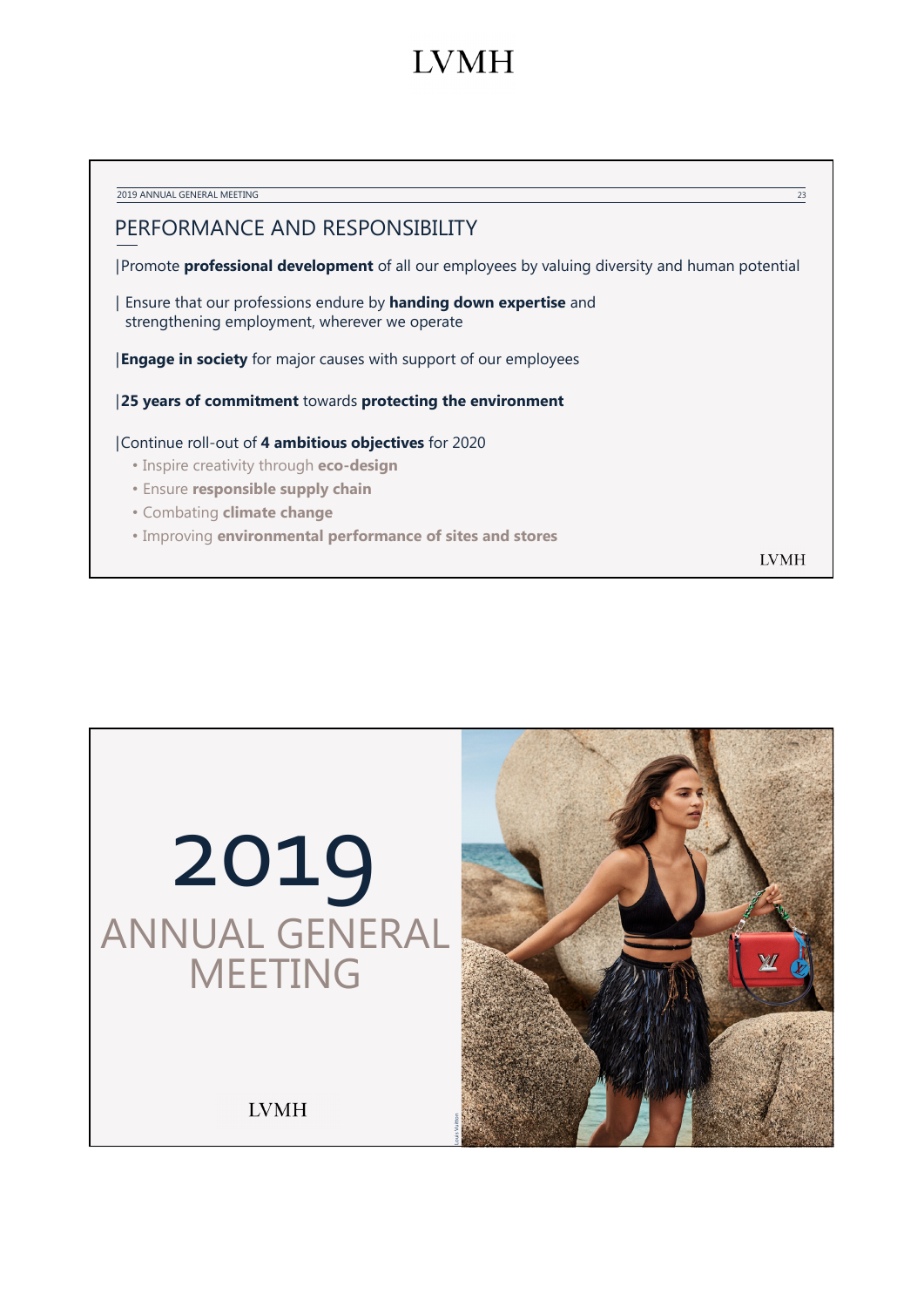

2019 ANNUAL GENERAL MEETING

## AUDITORS' REPORTS TO THE COMBINED SHAREHOLDERS' MEETING

**LVMH** 

#### 2019 ANNUAL GENERAL MEETING 26

## STATUTORY AUDITORS' REPORTS

### |Ordinary Annual Shareholders' Meeting

- Report on the parent company financial statements
- Report on the consolidated financial statements
- Special report on regulated related party agreements and commitments

#### |Extraordinary Annual Shareholders' Meeting

• 4 special reports related to transactions on the capital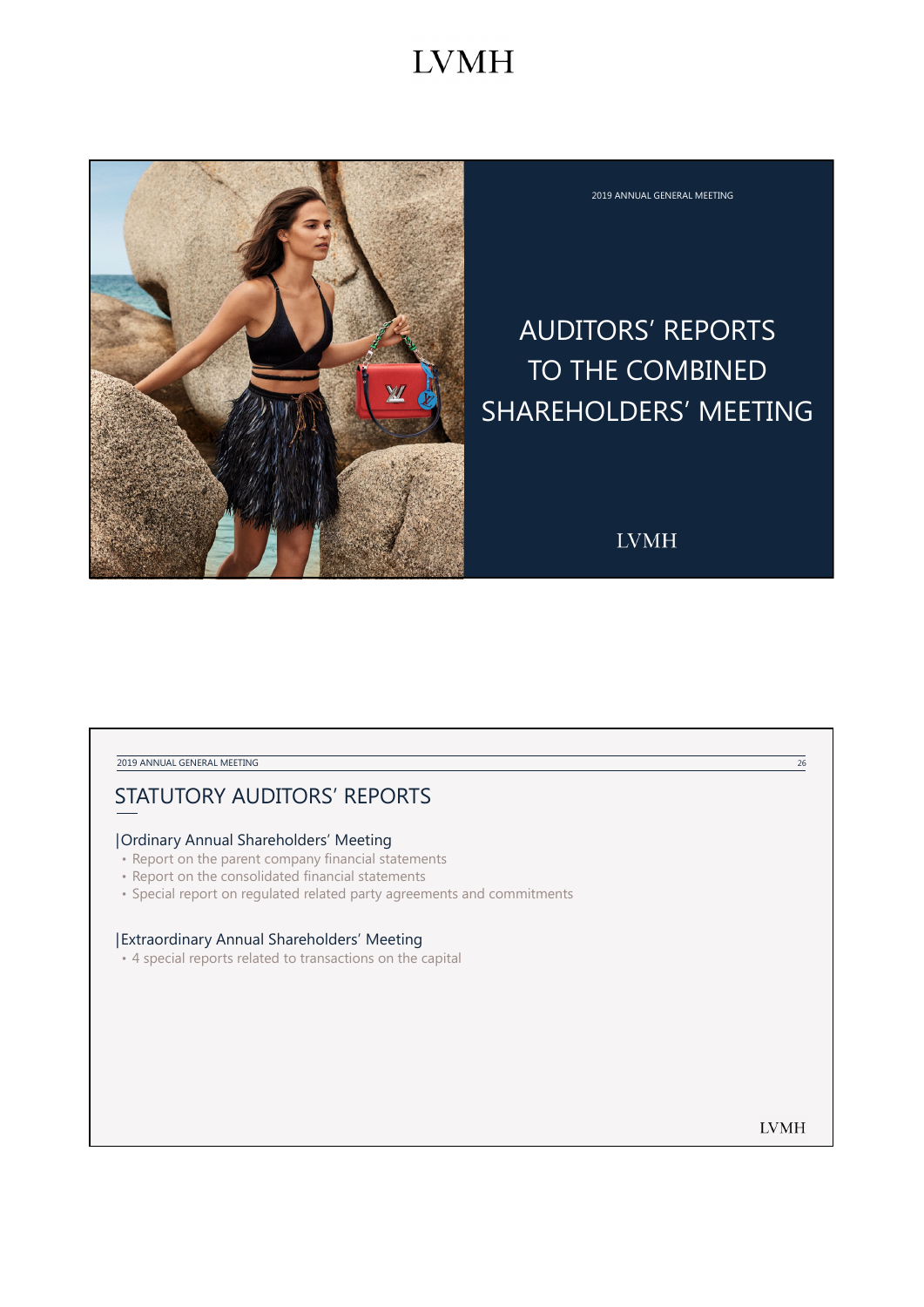## **IVMH**

2019 ANNUAL GENERAL MEETING 27

## REPORTS ON LVMH PARENT COMPANY

*(1st RESOLUTION)*

|Pages 275 to 278 of the translation of the French "document de référence"

#### |Key audit matters

• Valuation of equity investments

• Provisions for contingencies and losses

|In our opinion, the parent company financial statements give a true and fair view of the assets and liabilities and of the financial position of the Company as of December 31, 2018 and of the results of its operations for the fiscal year then ended in accordance with French accounting principles.

**LVMH** 

2019 ANNUAL GENERAL MEETING 28

## REPORTS ON THE CONSOLIDATED FINANCIAL STATEMENTS *(2nd RESOLUTION)*

|Pages 244 to 248 of the translation of the French "document de référence"

#### |Key audit matters

- Allocation of the Christian Dior Couture purchase price
- Valuation of fixed assets, in particular intangible assets
- Valuation of inventories and work in progress
- Provision for contingencies and losses

|In our opinion, the consolidated financial statements give a true and fair view of the assets and liabilities and of the financial position of the Group as of December 31, 2018, and of the results of its operations for the fiscal year then ended in accordance with International Financial Reporting Standards as adopted by the European Union.